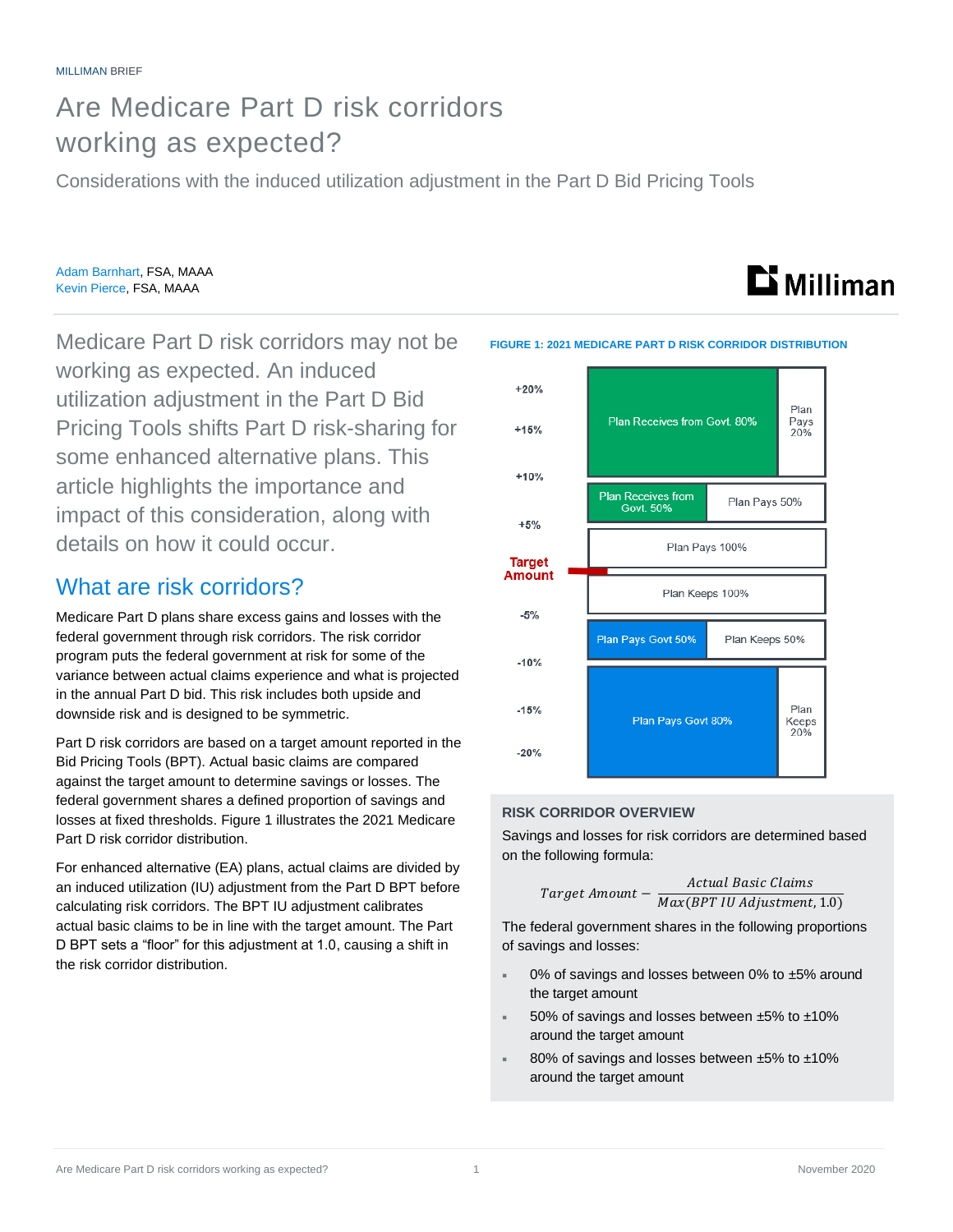## Why does this IU Floor matter?

The target amount reflects a plan's estimated cost under the defined standard (DS) benefit with expected utilization on the DS benefit. For EA plans, basic claims reflect plan liability under the DS benefit but with actual utilization on the EA benefit. These two values are expected to be different, with the BPT IU adjustment used to measure this difference. However, the 1.0 floor for this adjustment shifts the risk corridor distribution, potentially putting plans in an immediate risk-sharing position.

Figure 2 below illustrates a potential shift in the actual adjusted claims and how this compares to the target amount due to the 1.0 floor for the BPT IU adjustment. The 1.0 floor shifts the distribution such that the target is not equal to adjusted claims when claims emerge exactly as expected. This creates a nonsymmetric distribution for risk corridors around expected claims. The plan would need claims to emerge 12.5% higher than expected to receive risk corridor payments compared to the 5% threshold with standard risk corridors.

## What is the impact of the IU Floor?

Figure 3 on page 3 illustrates a plan's estimated risk corridors if claims emerge differently from expected. This example assumes the target amount is \$30 per member per month (PMPM) and illustrates risk corridors when using a BPT IU adjustment of 0.925 versus the "floored" adjustment of 1.0. The 0.925 BPT IU results in a symmetric distribution, while the 1.000 BPT IU "floor" does not. A few highlights from this example:

- 1. **-10% claims change**: If claims emerge 10% (or \$2.80 PMPM) lower than expected, the plan sponsor pays \$0.75 PMPM for risk corridors and keeps \$2.05 PMPM, with the 0.925 IU adjustment. With the 1.0 adjustment, the plan sponsor pays \$2.35 PMPM for risk corridors, accounting for 84% of the total claims decrease.
- 2. **No claims change**: If claims emerge as expected, the plan sponsor must pay \$0.40 PMPM for risk corridors when using the 1.0 "floored" IU adjustment. The plan sponsor has no gain or loss with the 0.925 IU adjustment.
- 3. **+10% claims change**: If claims emerge 10% higher than expected (or \$2.80 PMPM), the plan sponsor receives \$0.75 PMPM for risk corridors and retains \$2.05 PMPM of the loss, with the 0.925 IU adjustment. With the 1.0 adjustment, the plan sponsor receives no risk corridors, retaining the full \$2.80 PMPM loss.

#### **FIGURE 2: COMPARISON OF ACTUAL ADJUSTED CLAIMS TO TARGET AMOUNT FOR 0.925 BPT IU VS. 1.0 BPT IU FLOOR**



#### **1.0 BPT IU FLOOR SHIFT**

This exhibit illustrates a shift in adjusted actual claims compared to the target amount. In this example:

- The target amount is \$30.00 (PMPM)
- Expected basic claims are \$27.75 PMPM, 7.5% lower than the target amount
- The calculated BPT IU adjustment would be  $0.925$  ( $=$ \$27.75 / \$30.00)
- Actual claims are divided by the BPT IU adjustment to compare against the target
- Adjusted claims are nonsymmetric about the target amount with the 1.0 BPT IU "floor"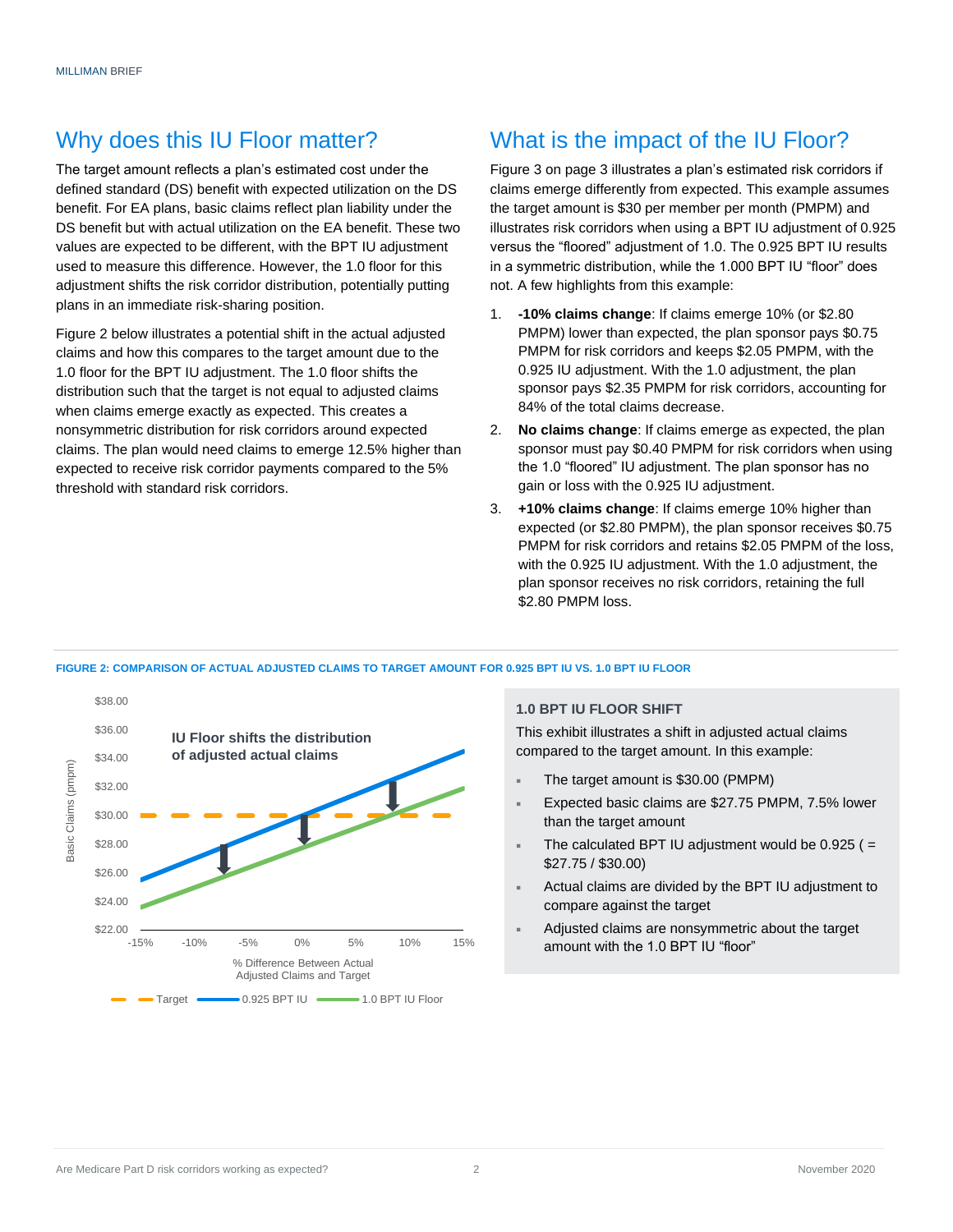

#### **FIGURE 3: PMPM RISK CORRIDORS FOR PLAN WITH \$30 TARGET AMOUNT AND 0.925 VS. 1.000 BPT IU ADJUSTMENT**

A plan could pay \$0.40 PMPM for risk corridors if claims emerge exactly as expected due to the 1.0 Floor for the BPT IU adjustment.

### How can this IU Floor occur?

Induced utilization typically reflects the impact of benefit changes on overall utilization. The IU adjustment on Worksheet 5 of the Part D BPT measures something different: the ratio of plan sponsor cost with IU applied to plan sponsor cost without IU applied, all evaluated under the DS benefit. Because this metric is net of Part D subsidies, Coverage Gap Discount Program payments, and rebates, it is possible for this factor to be less than 1.0, even if utilization is higher after IU is applied. In recent years, it has become more common for the BPT IU adjustment to be below 1.0, with a few key drivers:

- 1. **Enriched DS gap coverage**: The coinsurance in the coverage gap for non-low-income members has decreased from 100% in 2012 to 25% in 2019 under the DS benefit. Manufacturers also contribute 70% of the applicable cost in the gap, drastically changing a plan's liability in this phase.
- 2. **Increased rebate retention**: Plans may retain greater rebates with the induced utilization from an enhanced plan design. The increased rebates may result in an adjustment that is less than 1.0.

The bid instructions require the BPT IU adjustment to be greater than or equal to 1.0. While the calculated value may be less than 1.0, plans are required to "floor" the adjustment at 1.0. This "floor" shifts the risk corridor distribution.

#### **ENRICHED DS GAP COVERAGE**

Plan sponsors cover a lower portion of gross costs in the coverage gap than the catastrophic phase under the DS benefit. This dynamic has existed since the coverage gap discount increased from 50% to 70% of applicable drug costs. For a nonlow-income member taking brand drugs, plan sponsor costs are 5% in the coverage gap, one-third of the approximate 15% liability in the catastrophic phase.

The EA utilization portion of the BPT IU adjustment is calculated assuming DS cost sharing, but with a member's true out-ofpocket (TrOOP) cost from the EA benefit to be consistent with Prescription Drug Event (PDE) claims adjudication. A plan offering enhanced cost sharing in any phase before TrOOP may see a shift in allowed cost from the catastrophic phase to the coverage gap. Under the DS benefit, this leads to the plan sharing in a lower proportion of gross cost. Increases in utilization due to IU can offset this impact, but may not be significant enough to increase the IU adjustment above 1.0.

Figure 4 illustrates a potential distribution of costs by phase under the DS plan and an EA plan. This example assumes the increase in member TrOOP shifts 2% of allowed costs from the catastrophic phase to the coverage gap, and no change in aggregate utilization occurs. In this example, the plan sponsor's cost is 0.2% lower under the EA utilization, forcing the IU adjustment by formula to be below 1.0.

#### **FIGURE 4: PLAN SPONSOR COST AND ESTIMATED DISTRIBUTION BY PHASE UNDER THE DS AND EA UTILIZATION SCENARIOS**

|                              | <b>PLAN SPONSOR</b>    | <b>DISTRIBUTION BY PHASE</b> |                       |
|------------------------------|------------------------|------------------------------|-----------------------|
| <b>PART D PHASE</b>          | <b>COST % OF TOTAL</b> | <b>DS UTILIZATION</b>        | <b>EA UTILIZATION</b> |
| Deductible                   | $0\%$                  | 10%                          | 10%                   |
| ICL                          | 75%                    | 30%                          | 30%                   |
| Gap                          | 5%                     | 20%                          | 22%                   |
| Catastrophic                 | 15%                    | 40%                          | 38%                   |
| Plan Sponsor Cost % of Total |                        | 29.5%                        | 29.3%                 |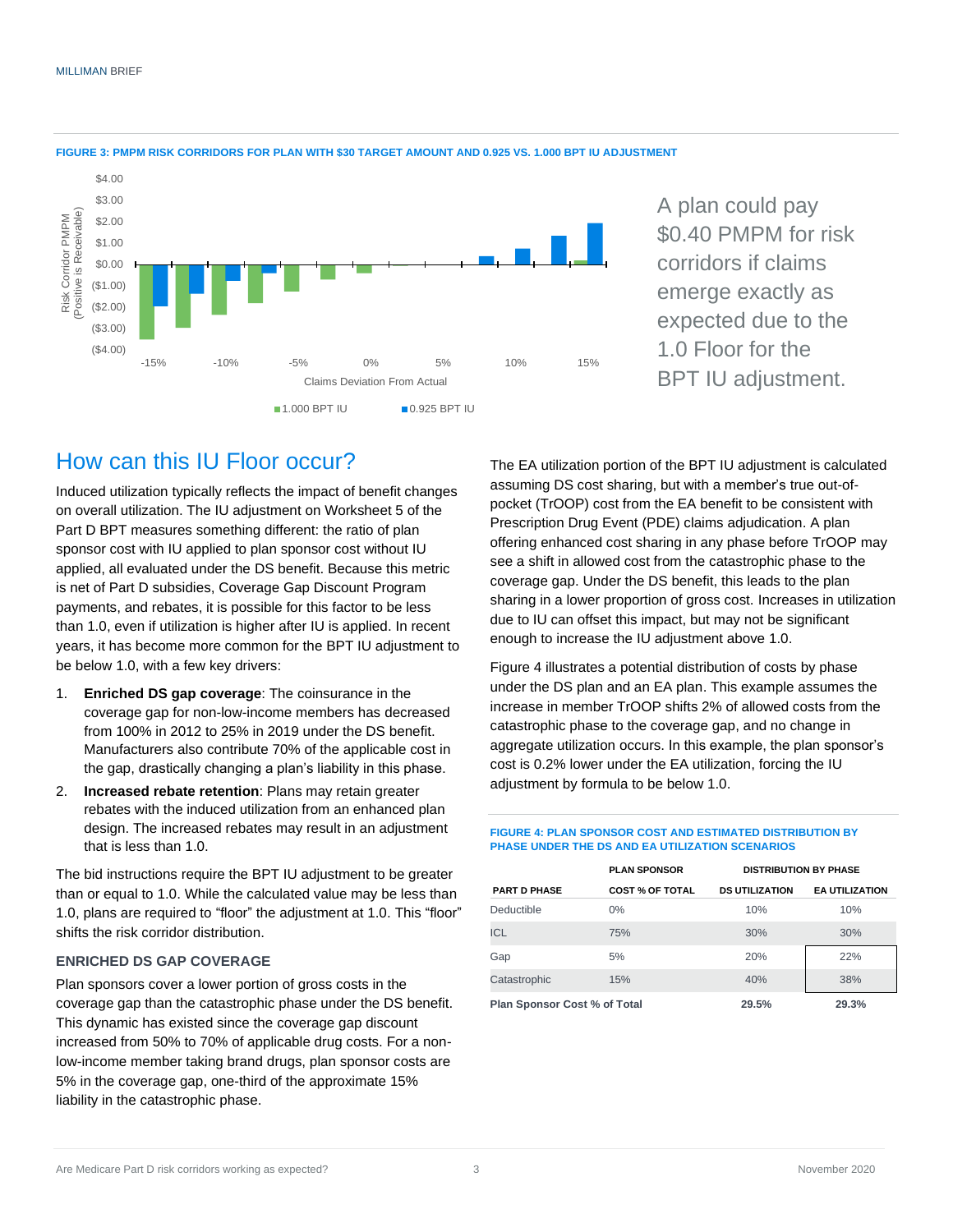#### **INCREASED REBATE RETENTION**

As we stated earlier, the IU calculation is net of rebates. A reduction in catastrophic claims also decreases the portion of rebates shared with the government. Because the EA utilization portion of the IU calculation may shift claims away from the catastrophic phase and into the coverage gap (compared to the DS utilization), this may also lead to plans retaining a larger share of rebate dollars and thus reducing plan cost. The reduced plan cost under the EA utilization can further contribute to a BPT IU adjustment below 1.0.

Figure 5 expands upon Figure 4 to illustrate this dynamic of rebate retention. In this context, total direct and indirect remuneration (DIR) and rebates are synonymous. Assuming total DIR is equal to 30% of gross cost, net plan liability is 7.5% lower with the EA utilization than with the DS utilization. The primary driver is rebate retention, as reinsurance decreases by 1.6% of gross cost between the DS utilization and EA utilization scenarios. This scenario would lead to an IU adjustment of 0.925, if the BPT did not set a minimum of 1.0. This scenario does not consider the potential impact of modifying the safe harbor protection for manufacturer rebates under the anti-kickback statute.<sup>1</sup>

This impact becomes more important as rebates continue to increase. The 2020 Medicare Trustees Report estimates DIR at 29.2% of Part D gross cost in 2021, 7% higher than from 21.9% in 2017. Increasing rebates create a leveraging effect, as the larger the rebates, the lower the plan's share of gross cost, and thus the lower the BPT IU adjustment.

#### **FIGURE 5: ESTIMATED IMPACT OF REBATE RETENTION ON NET PLAN LIABILITY UNDER THE DS AND EA UTILIZATION SCENARIOS**

|                                               | DS<br><b>UTILIZATION</b> | EA<br><b>UTILIZATION</b> | <b>CALCULATION</b>                  |
|-----------------------------------------------|--------------------------|--------------------------|-------------------------------------|
| Gross Plan Liability                          | 29.5%                    | 29.3%                    | (a) From Figure 4                   |
| Total DIR % of Allowed                        | 30.0%                    | 30.0%                    | (b) Assumption                      |
| Reinsurance % of Allowed                      | 32.0%                    | 30.4%                    | (c) Based on Figure 4               |
| Plan Retained DIR %                           | 20.4%                    | 20.9%                    | $(d) = (b) * (1 - (c))$             |
| Net Plan Liability                            | 9.1%                     | 8.4%                     | $(e) = (a) - (d)$                   |
| <b>PD Worksheet 5 IU</b><br><b>Adjustment</b> | 0.925                    |                          | $(f) = 8.4\% / 9.1\%$<br>(from (e)) |

## Which plans are impacted?

Plans with the largest impact will be those that exacerbate the drivers of a lower BPT IU adjustment. At a minimum, plans must have these qualities:

- 1. Improved cost sharing. Plans that are minimally enhanced, above the defined standard benefit, are unlikely to be impacted.
- 2. High rebates. Any plans that have rebates that are lower than the market average are less likely to be impacted.
- 3. A high non-low-income percentage. Low-income (LI) members are priced as having 100% coinsurance in the gap, and therefore they do not create the same IU dynamic as non-lowincome members. In addition, a smaller portion of LI members are enrolled in enhanced alternative plans, the only plans affected by the IU Floor.

Only plans with calculated IU adjustments below 1.0 (and not just low) will see an impact. Many plans have a sufficient amount of increased use to offset the net liability impact of the induced utilization adjustment.

Assuming plans meet the criteria above, those in the 2021 landscape that are most likely to have a factor less than 1.0 include the following:

- 1. Chronic disease special needs plans (C-SNPs) that target diseases treated with drugs that have high rebates. Many C-SNP beneficiaries have conditions that are treated with highly rebated drugs, but diabetic SNPs in particular will likely have an IU adjustment below 1.0 due to the high rebates on insulins.
- 2. Any plans that cause members to stay in the gap longer than usual. As shown on Figure 4 on page 3, the longer members stay in the gap, the lower the IU factor will be. This typically happens with two types of benefit enhancements:
	- a. Plans with coverage in the gap, especially for brands.
	- b. Plans offering reduced cost sharing on insulins under the Senior Savings Model (SSM). Cost sharing under this model is capped in all phases before catastrophic at \$35.
	- c. Plans with significantly reduced cost sharing in the initial coverage phase. Defined standard cost sharing in the initial coverage phase is 25%, and plans that improve cost sharing to 10% or less on average may potentially have IU significantly less than 1.0. Note that the impact for these plans is somewhat muted because of real increases in utilization due to the benefit improvement.

<sup>1</sup> HHS (November 20, 2020). Final Rule to Bring Drug Discounts Directly to Seniors at the Pharmacy Counter - RIN 0936-AA08. Retrieved November 23, 2020, from: <https://www.hhs.gov/sites/default/files/rebate-rule-discount-and-pbm-service-fee-final-rule.pdf>